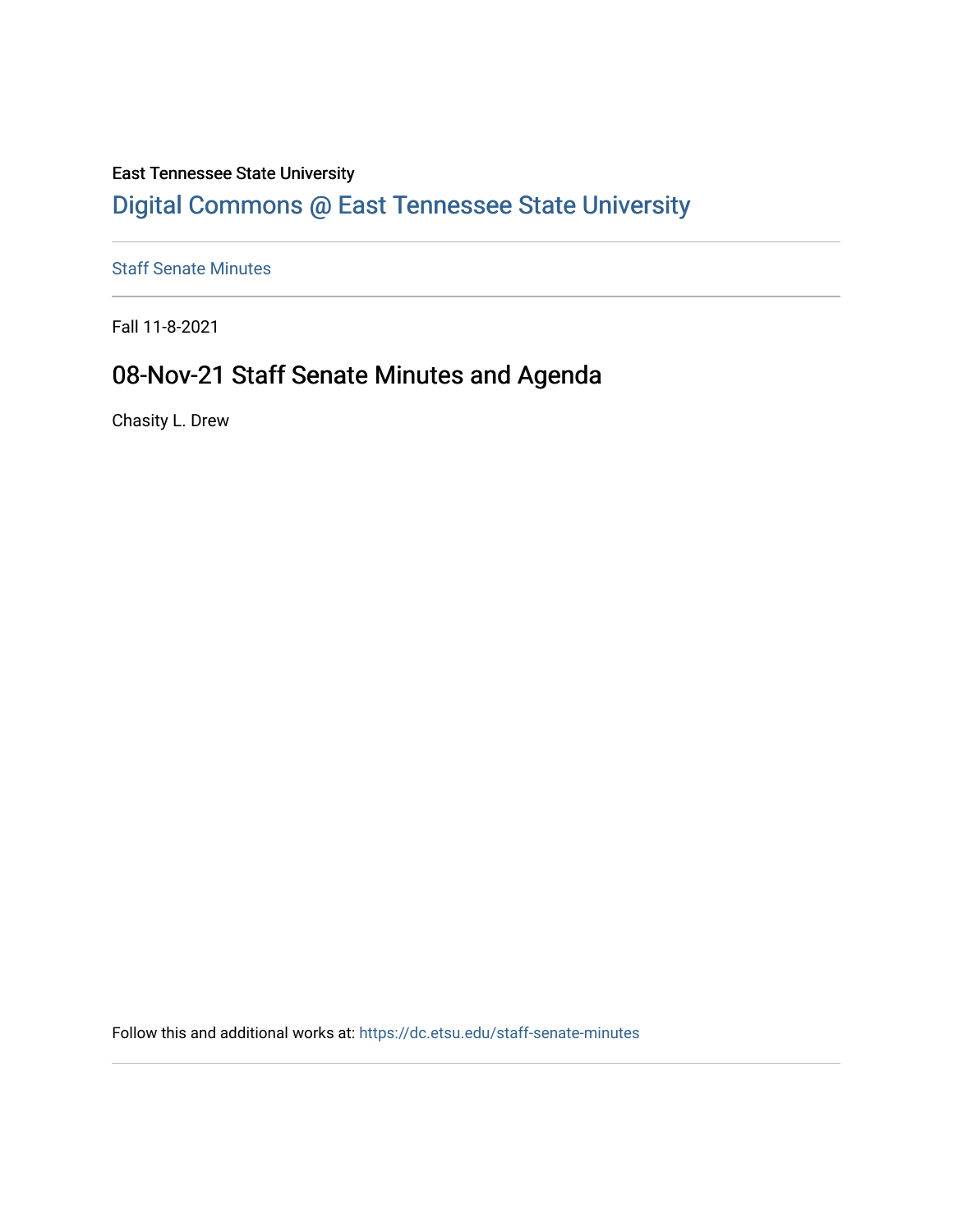



## **Meeting Minutes**

**Staff Senate** 

08-November-2021 2:30pm – 3:30pm

#### **I. Call to Order**

President Fulkerson called the meeting to order at 2:30pm. The meeting was conducted via Zoom on Monday, 08-November-2021.

#### **II. Roll Call –** *via Zoom Reporting*

Members present: *Abdelnour, Yaritza Bays, Gwen; Canter, Vanessa; Caughran, Patricia; Darden, Margaret; Drew, Chasity; Early, OJ; Finney, David; Fulkerson, Joy; Gosey, Annette; Greene, Cody; Higgins, Shelly; Hooven, Suzy; Horne, Kathi; Johnson, Anthony; King, Kimberlyn; Lowe, Trish; Ly-Worley, Barbi;; Massey, Candy; Maupin, Crystal; Mayberry, Jennifer; McCarty, Don; Moore, Skylar; Murphy, Stefanie; Rainbolt, April; Roberson, Veronica; Robinson, David; Robinson, Hazel; Sawyers, Amanda; Street, Tory; Thompson-Joseph, Liz; Tucker, Marc; Webb, Cathy; Williams, Alison*

Members absent with permission: *Edwards, David; Mann, Ronald; Thompson, Brian*

Members absent: *Fletcher, Erica; Pritchett, Chanc; Scalf, Christie;* 

#### **III. Approval of Previous Meeting Minutes**

President Fulkerson called for a motion to approve the minutes from the last meeting.

Motion: Tory Street to approve

Second: Kathi Horne

Discussion: none

Pass/Fail: All members present and eligible voted in favor. The motion *passed*. Abstentions: none

#### **IV. Treasurer's Report –** *David Finney*

- 1. Accounts balances
	- a. Main Account \$11,451.72
	- b. Holiday Drive \$2,757.58
	- c. Community Benevolence Committee \$2,281.25

#### **V. Guest***—Kari Albarado, Campus Recreation*

- 1. Student wellness services is expanding to the CPA
	- i. Dedicated facility space on the first floor of the CPA; dedicated professional staff member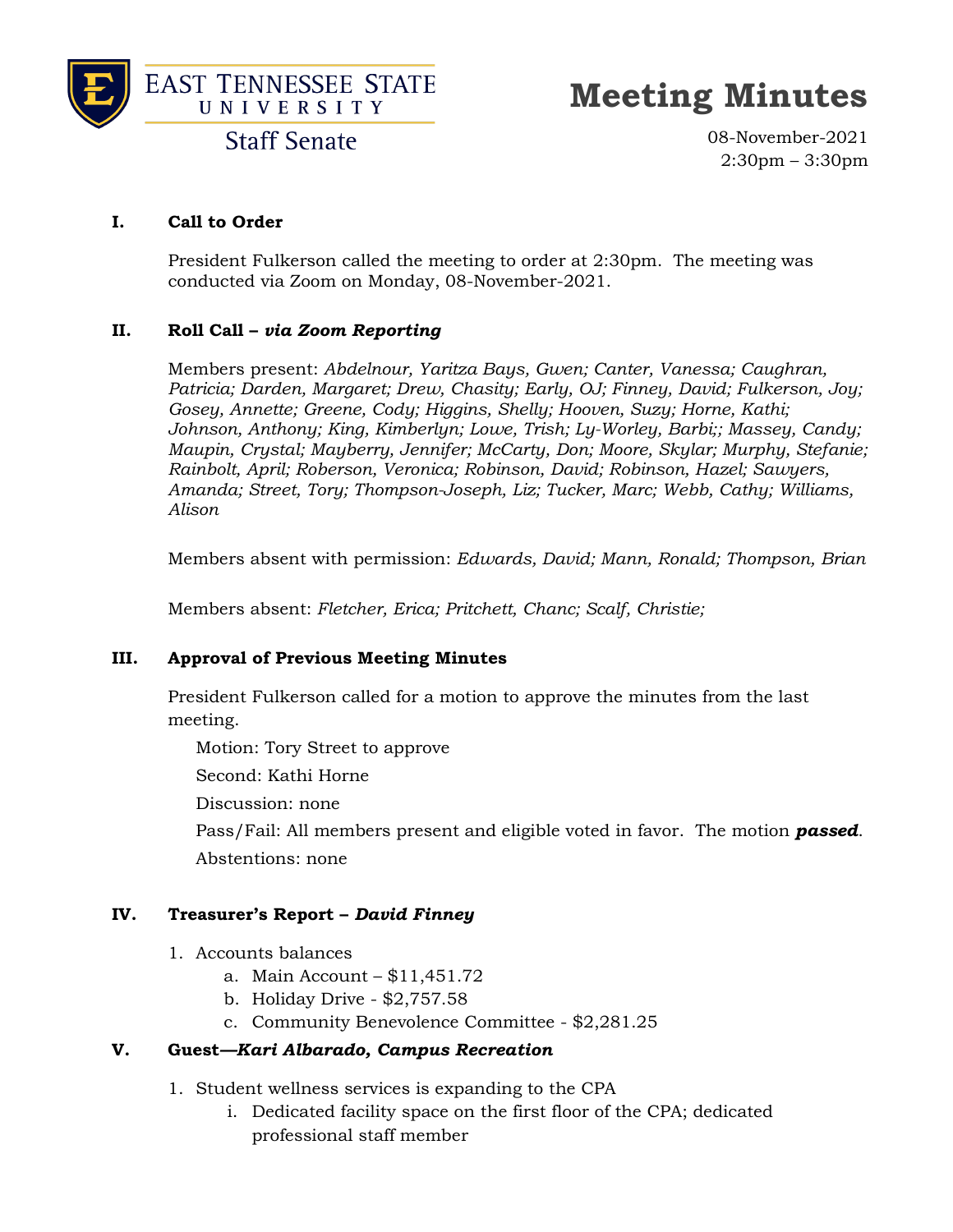

# **Meeting Minutes**

**Staff Senate** 

08-November-2021 2:30pm – 3:30pm

- ii. This person will be the collaborator/coordinator to increase peer mentorship programs and introduce wellness coaching to the student body
	- 1. Wellness coaching helps fill the gap we have at ETSU for students that need assistance and support that is not necessarily mental health; students would be referred to the Counseling Center if needed
	- 2. Wellness coaching is more focused on a holistic approach to address things like setting goals, sleep patterns, nutrition, physical activity, how a student can get acclimated to campus, or trouble with social interactions, etc.
- iii. Campus Recreation is open to collaboration and partnerships as it regards student wellness

#### **VI. Vice President's Report –** *Anthony Johnson*

- 1. University Council update:
	- i. SGA was appreciative with all the participation with Homecoming
	- ii. Dr. Hoff updates on Committee on 125 Ch.2—doing more discussions; reevaluating peer groups to better ensure we are moving in the right direction; a survey will be going out about Thanksgiving to students related to COVID-19 and their intentions to reenroll for the next term; will share the data once we receive it
	- iii. New Programs—Masters of Music and Masters of Science in Applied Data Science
	- iv. Series of policies form Human Resources were presented to University Council—no substancial changes; rewrites to make them ETSU policies and not TBR policies
		- 1. Flex and holiday—no substantial changes
		- 2. Holiday leave—requirement that holiday schedule be published at least 2 years in advance
	- v. Mark Jee—lab closeout policies—environmental health and safety helps with disposal of hazardous waste; however, departments might be charged the disposal fee for substantial amounts of accumulated of waste
	- vi. Contractors on campus—guidelines on what contracts are bound by and how they are overseen while on campus
	- vii. Open House will be on Saturday
	- viii. Equity and Diversity—climate survey date is on the equity and diversity website; will send the information to Chasity to send out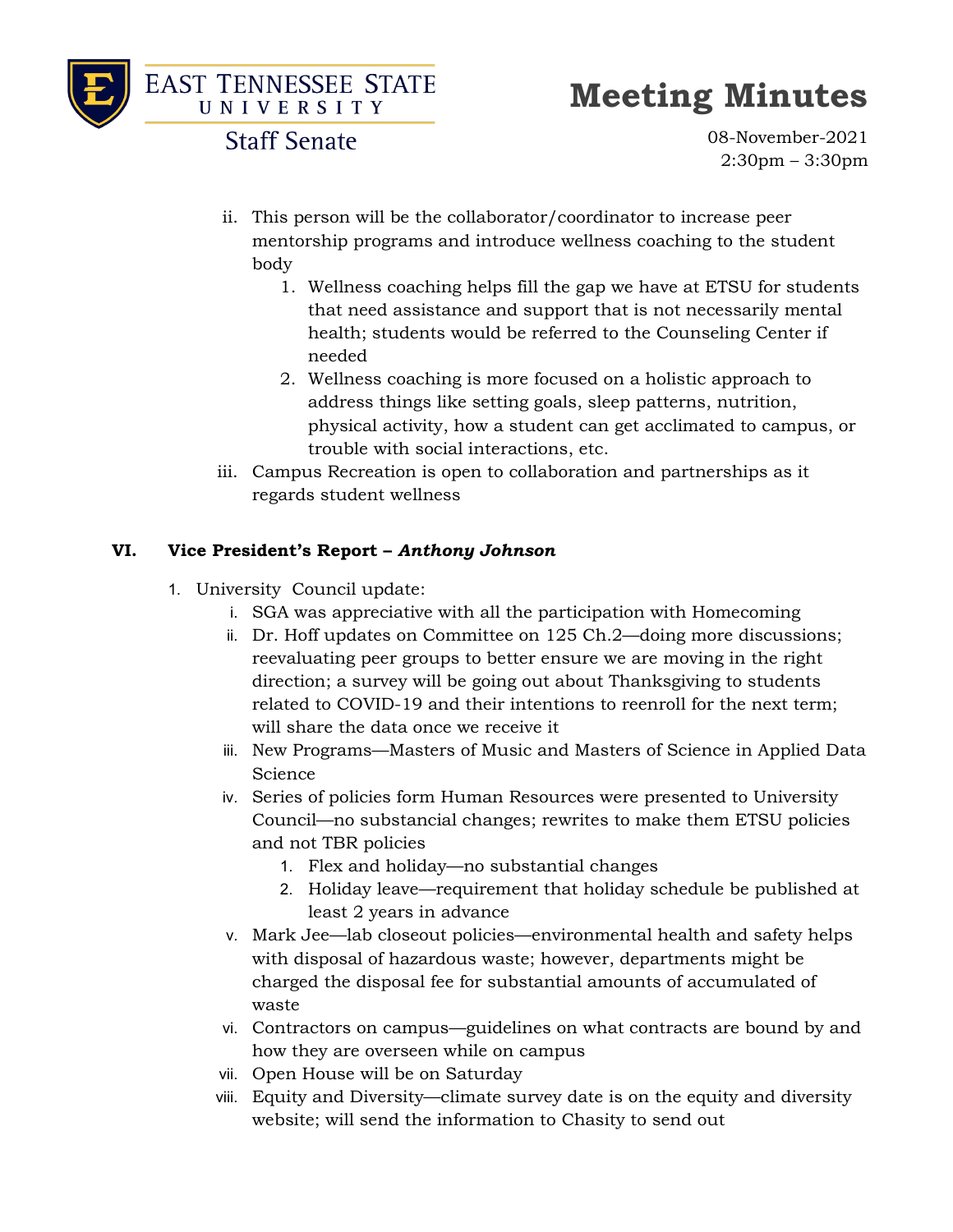



# **Meeting Minutes**

**Staff Senate** 

08-November-2021 2:30pm – 3:30pm

- ix. Dr. King—University has signed an agreement with that will help with internet in Housing for students; it will be a streamed service for students; some departments will have access to the information as well
- x. ITS has launched a status portal that shows a lot of the major resources and systems on campus and whether or not they are up or down or if maintenance is working on the problem
	- 1. Service Status-- https://status.etsu.edu/
- xi. Food Drive goes through this week
- xii. Bucky's is doing a coat drive
- xiii. Salvation Army Angel Tree is up in the Culp Center by Starbucks—drop off at the Carrier Center and Salvation Army will pick up

#### **VII. President's Report –** *Joy* **Fulkerson**

- 1. Biden Executive Order
	- i. Dr. Noland, the Board, other administrators want to be sure that we are showing good faith effort in adherence to the executive order
	- ii. ETSU receives about \$40 million in federal funding
		- 1. 54 individuals that work on the VA campus that are contractors that were sent an email about vaccination requirements, proof of vaccination or apply for an exemption
	- iii. Governor to sign a piece of legislation from the state
		- 1. Expect it will include an opportunity for institutions to sign a waiver so we do not change too much of our practice
		- 2. The waiver would mean ETSU would not lose the federal funding as it would allow us to continue to be in compliance with the federal executive order
- 2. Student Governance
	- i. This group is busy and active
	- ii. They are working with President Noland about concerns regarding student absences
	- iii. They are preparing to introduce some legislation around alcohol at athletics events—the approval process is long
		- 1. The city did approve alcohol sales at Freedom Hall and they served alcohol for the first time this week.
	- iv. Working on a big concert for Green Stadium at the end of April—artist has not been announced at this time.
- 3. Faculty Senate
	- i. Working on some intellectual property issues